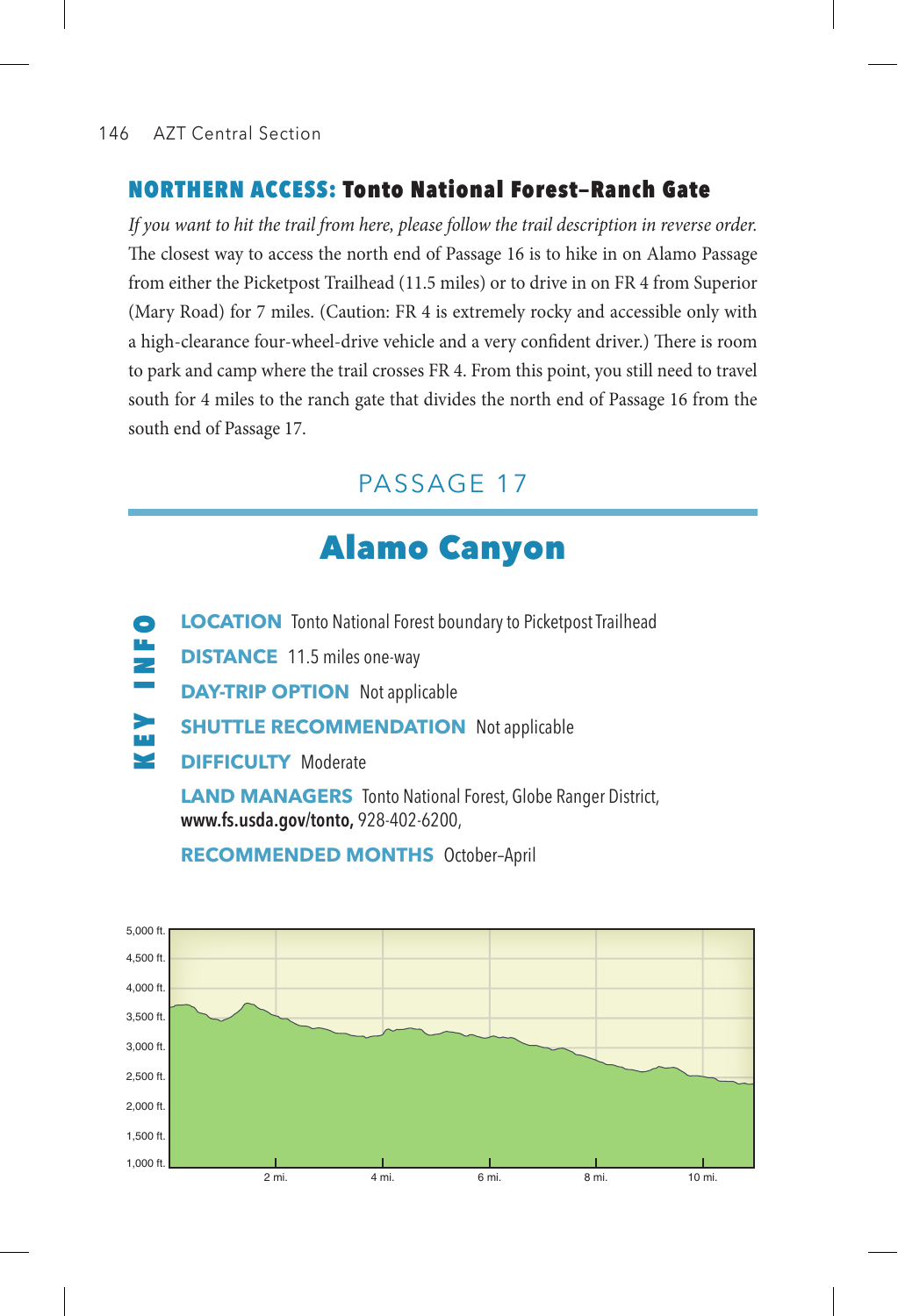#### PASSAGE 17: Alamo Canyon 147

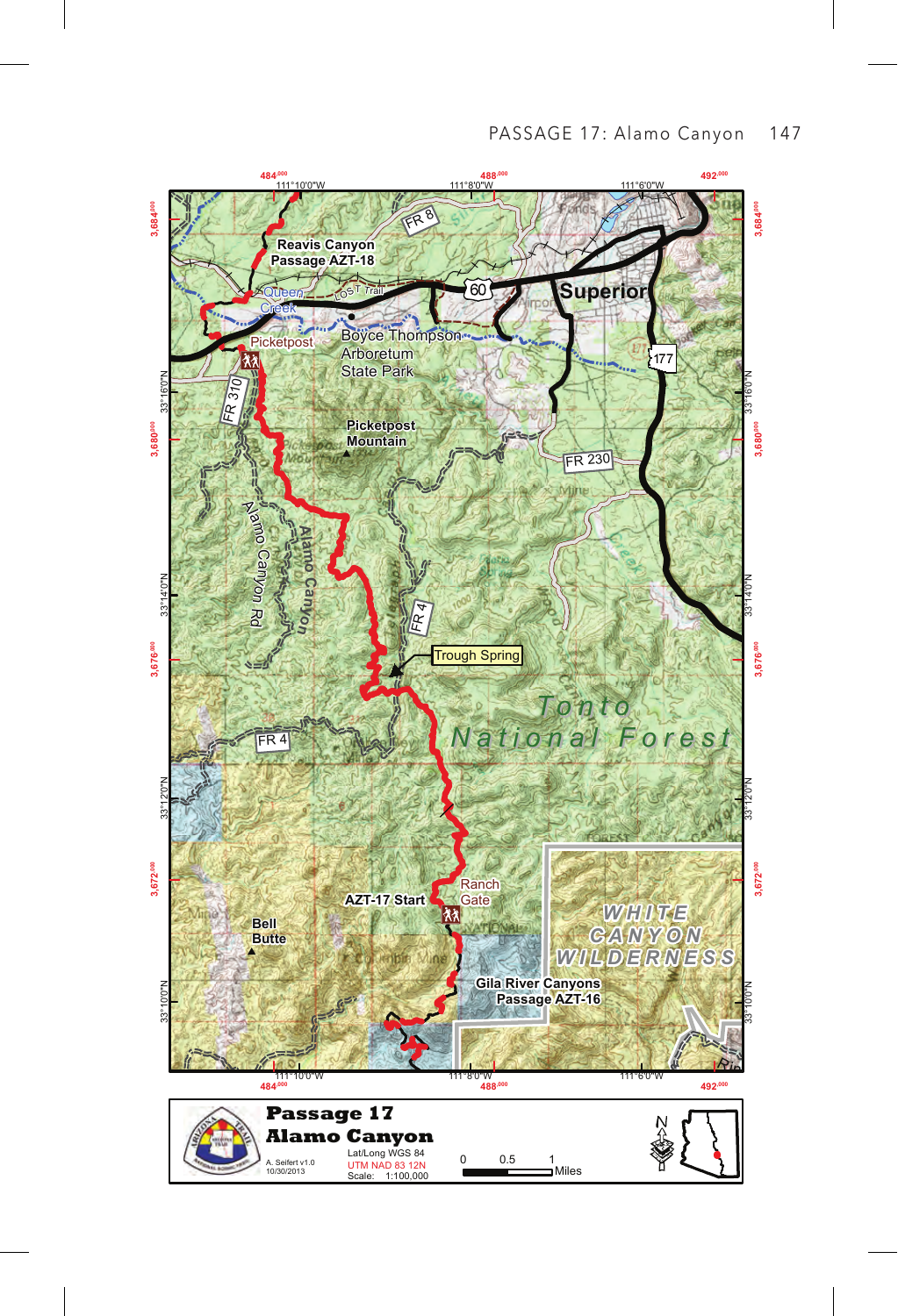### 148 AZT Central Section

**GATEWAY COMMUNITIES** See Globe (page 319), Florence (page 321), and Superior (page 322).

**GEOLOGY HIGHLIGHTS** See "Supervolcanoes of the Superstition Mountains" (page 341).

# **OVERVIEW**

The rugged desert, mountains, and canyons that characterize most of this passage are as isolated as they are beautiful. Because of its difficult access for day-trippers, this passage is, overall, most approachable by multiday adventurers or those willing to put in long miles between Passages 16 and 17. Springtime brings an abundance of wildflowers to this region, and seeing Alamo Canyon in full bloom is breathtaking.



Passage 17 has become one of Arizona's hot spots for mountain bikers with strong singletrack skills.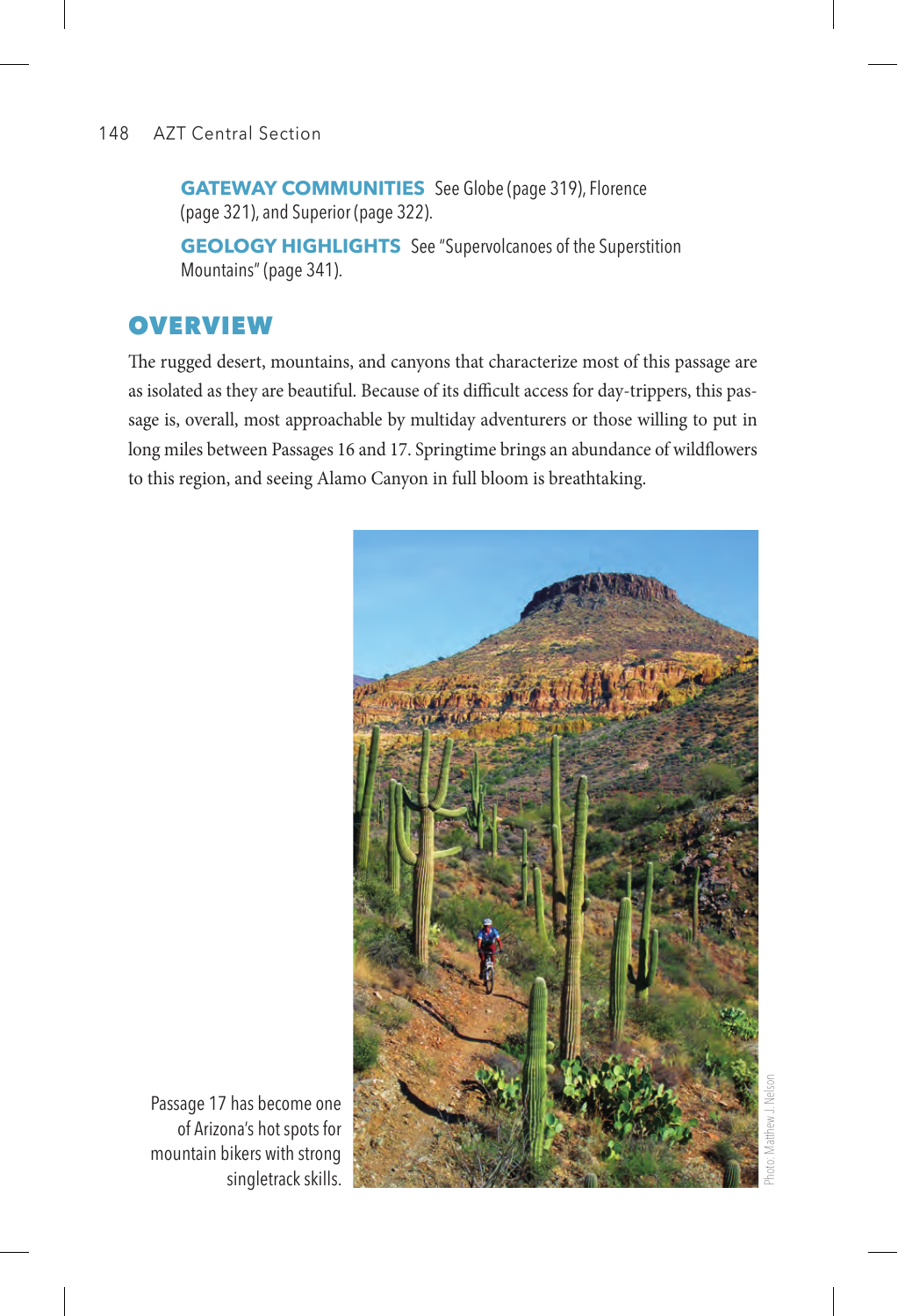

Horses forage on a springtime blanket of fresh greens near Picketpost Mountain.

The termination point, Picketpost Trailhead has become increasingly popular with day-hikers, trail runners, equestrians, and mountain bikers alike. And for good reason—it has ample parking, a bathroom, horse-trailer parking, and hitching rails, and it provides access to an amazing part of the Tonto National Forest.

# ON THE TRAIL

This passage lies entirely within Tonto National Forest and begins at a ranch gate about 0.3 mile north of the national forest and BLM boundary. From this gate the trail heads north for 1 mile before dropping into an old narrow doubletrack drainage (once used as a trail) where signs lead toward Picketpost. A small seasonal earthen water tank sits only a few feet away on the southwest side at this location. Continue north (uphill) to a saddle; after crossing the saddle, the trail heads downhill across a few drainages and lush hillsides.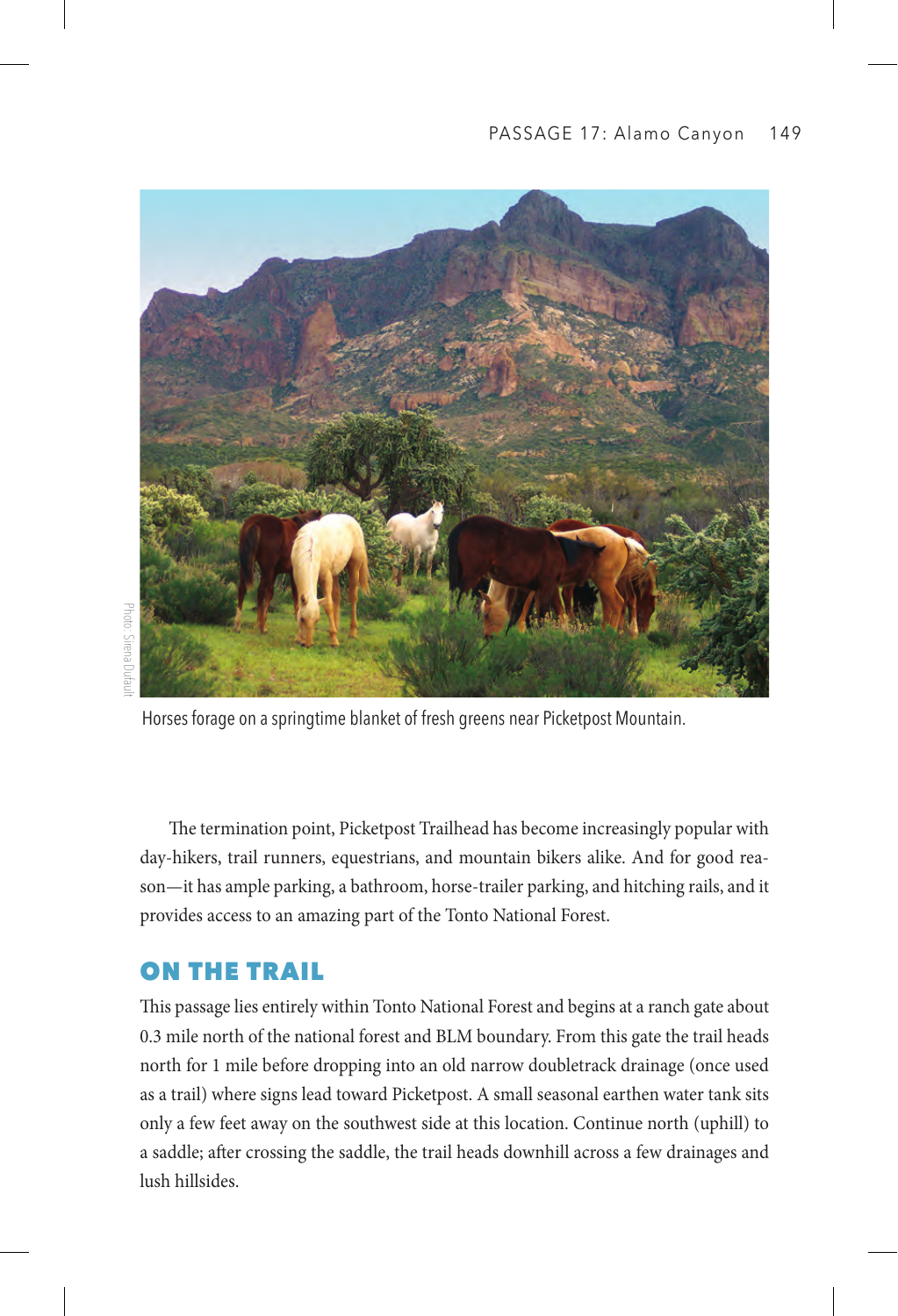### 150 AZT Central Section

After passing through a ranch gate, the trail gently drops down close to the headwaters for Telegraph Canyon, which it parallels until it reaches FR 4. After crossing FR 4, the trail winds to the west and north through hills and valleys as you work your way toward Picketpost Mountain. Trough Spring, the only viable water source along this passage, is 0.25 mile down Telegraph Canyon. As you approach Picketpost, the trail wraps around on the west side and tends to parallel Alamo Canyon drainage, until it reaches the trailhead. This large trailhead has a bathroom and plenty of parking, but water is unavailable. Approximately 3.3 miles south of Picketpost, a connecting trail leads east to FR 4, which has become popular with equestrian groups that like to make a loop around Picketpost Mountain.

Additionally, the Legends of Superior Trail (LOST), a side trail, heads east to the town of Superior. This 5-mile trail connects the AZT and the Gateway Community of Superior, and it passes through the remains of the historic mining town of Pinal City.



Photo: Sue and Mark Johnsonsue and Mark Johnso

Rhyolite hoodoos near Alamo Canyon are weathered remnants of Arizona's volcanic past. (See "Supervolcanoes of the Superstition Mountains," page 341, for more information.)